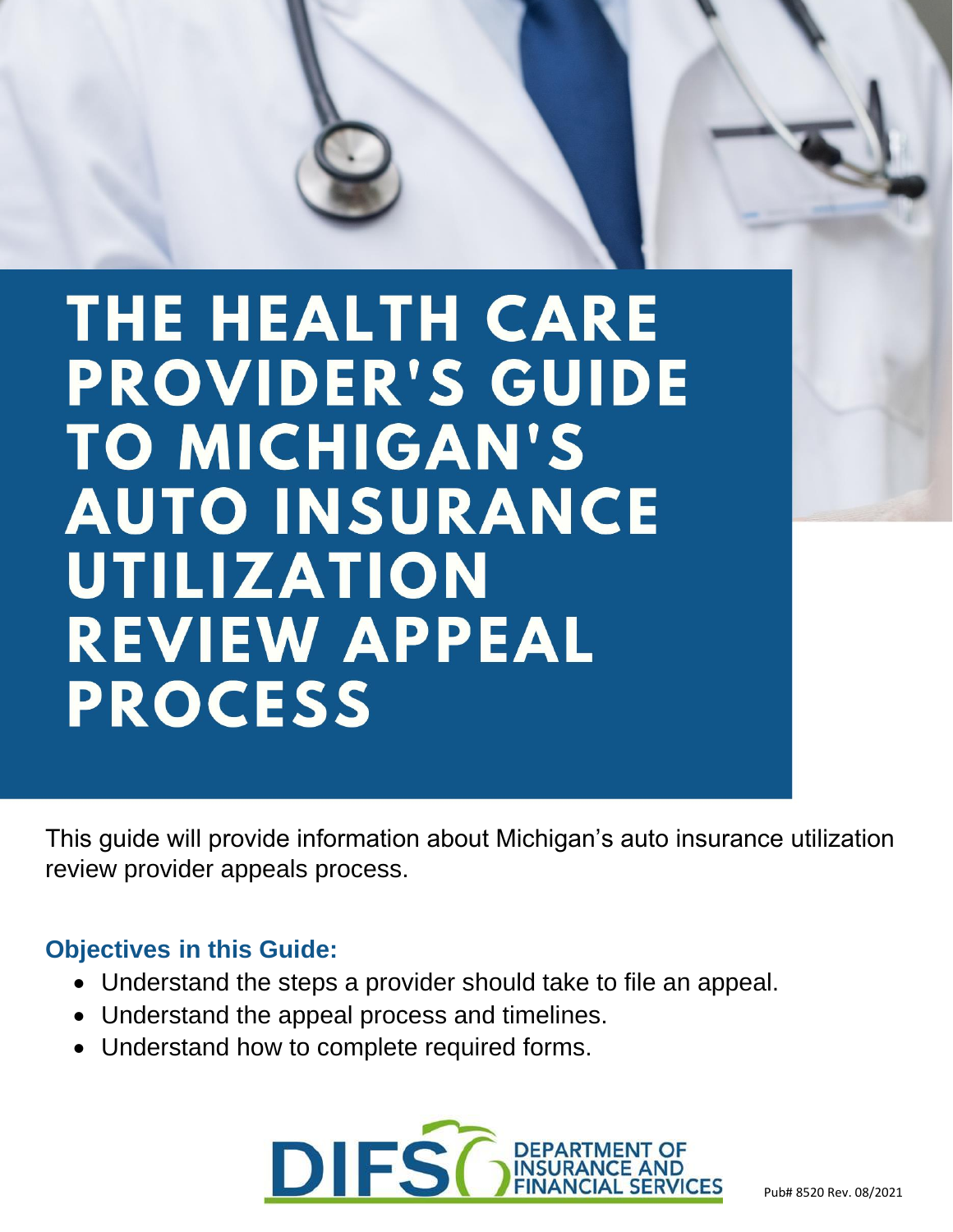### **Utilization Review for Auto Insurance**

Under Michigan's auto insurance law, medical care provided to auto accident victims must meet requirements for medical appropriateness. This review by insurers is known as Utilization Review, which is defined by MCL 500.3157a(6) as "the initial evaluation by an insurer or the association created under section 3104 of the appropriateness in terms of both the level and the quality of treatment, products, services, or accommodations provided under this chapter based on medically accepted

standards."

Using their utilization review programs, auto insurers will evaluate whether an injured person's medical care was medically necessary, and that the cost of care was appropriate under Michigan law. If the insurer determines that the care provided was above the usual range of utilization based on medically accepted standards or the cost was inappropriate, the insurer must provide notice to the health care provider.



### **Insurer's Request for Explanation**

### **What is a "request for explanation" and why would a health care provider receive a request for explanation from an insurer?**

An insurer may request that a health care provider explain the necessity or indication for the treatment, training, products, services, or accommodations in writing. This is called a "request for explanation" and must be submitted to the health care provider within 30 days of the insurer's receipt of the bill.

#### **What is the health care provider expected to submit when responding to an insurer's request for explanation?**

When responding to a request for explanation, the health care provider should first directly answer the specific question(s) posed by the insurer. The health care provider's written response may also include medical records, bills, and other information concerning the treatment, training, products, services, or accommodations to the injured person. Written explanations are due to the insurer within 30 days of receipt of the request for explanation.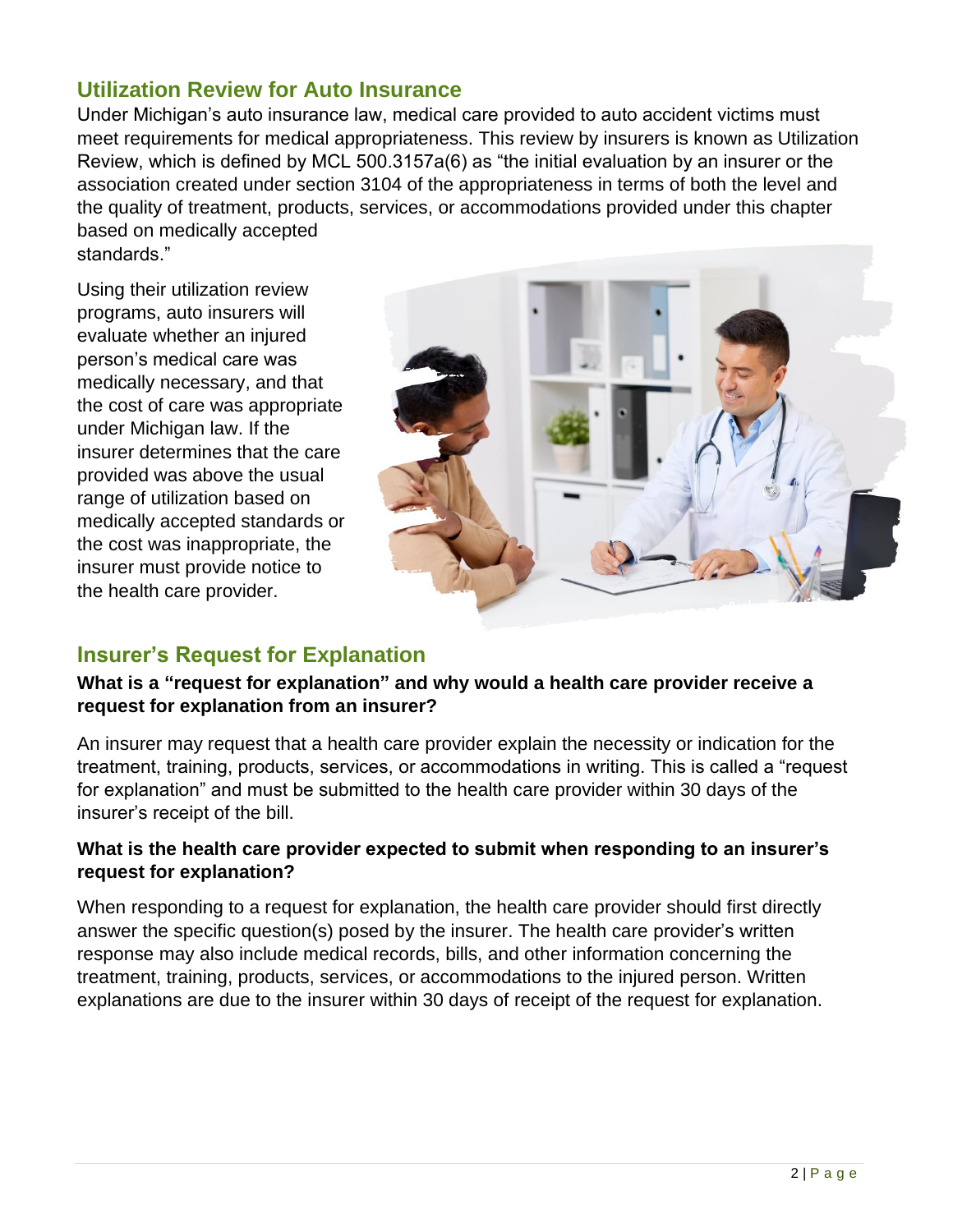### **Can the health care provider be reimbursed for costs related to the request for explanation?**

If the insurer's request requires the health care provider to send medical records, bills, or other documentation in excess of what is customary, the insurer must reimburse the health care provider a reasonable and customary fee, plus the actual costs of copying and mailing, within 30 days of the insurer's request.

### **What happens after the health care provider submits the written explanation to the insurer?**

After receipt of the health care provider's written explanation, the insurer must pay the bill or deny payment, either in part or in full. When denying payment, the insurer must issue a written notice of determination to the health care provider within 30 days of receipt of the health care provider's written explanation.

### **Determinations**

A "determination," for the purposes of DIFS Utilization Review, is a bill denial made by an auto insurer that indicates the health care provider overutilized treatment, training, products,

services, and accommodations for services provided to a person injured in a motor vehicle<br>accident, based on medically accepted standards;<br>or the cost of the care was inappropriate. A<br>determination can be a written set: accident, based on medically accepted standards; or the cost of the care was inappropriate. A determination can be a written notice or a denial of a health care provider's bill.

If a health care provider disagrees with a determination made by an auto insurer, the health care provider may appeal within 90 days of the date of the determination.

Not all issues are appealable to DIFS Utilization Review. In order for a health care provider to appeal a determination, the dispute must be related to utilization or cost. Health care providers and auto insurers should continue the practice of engaging in informal communications to resolve disputes that are not appropriate for DIFS Utilization Review. The chart on page 4 provides guidance for what is considered appropriate for appeal to DIFS.



Appeals related to medical necessity require documentation to be supplied at the time of the appeal request. These documents must include a copy of the determination and medical records of the injured person and any other related information.

For disputes solely involving health care provider charges or insurer reimbursement rates, the health care provider should submit documentation to support its assertion that the health care provider's costs are not inappropriate, or that the amount paid by the insurer is not reasonable or is otherwise contrary to the applicable provisions of Chapter 31 of the Insurance Code.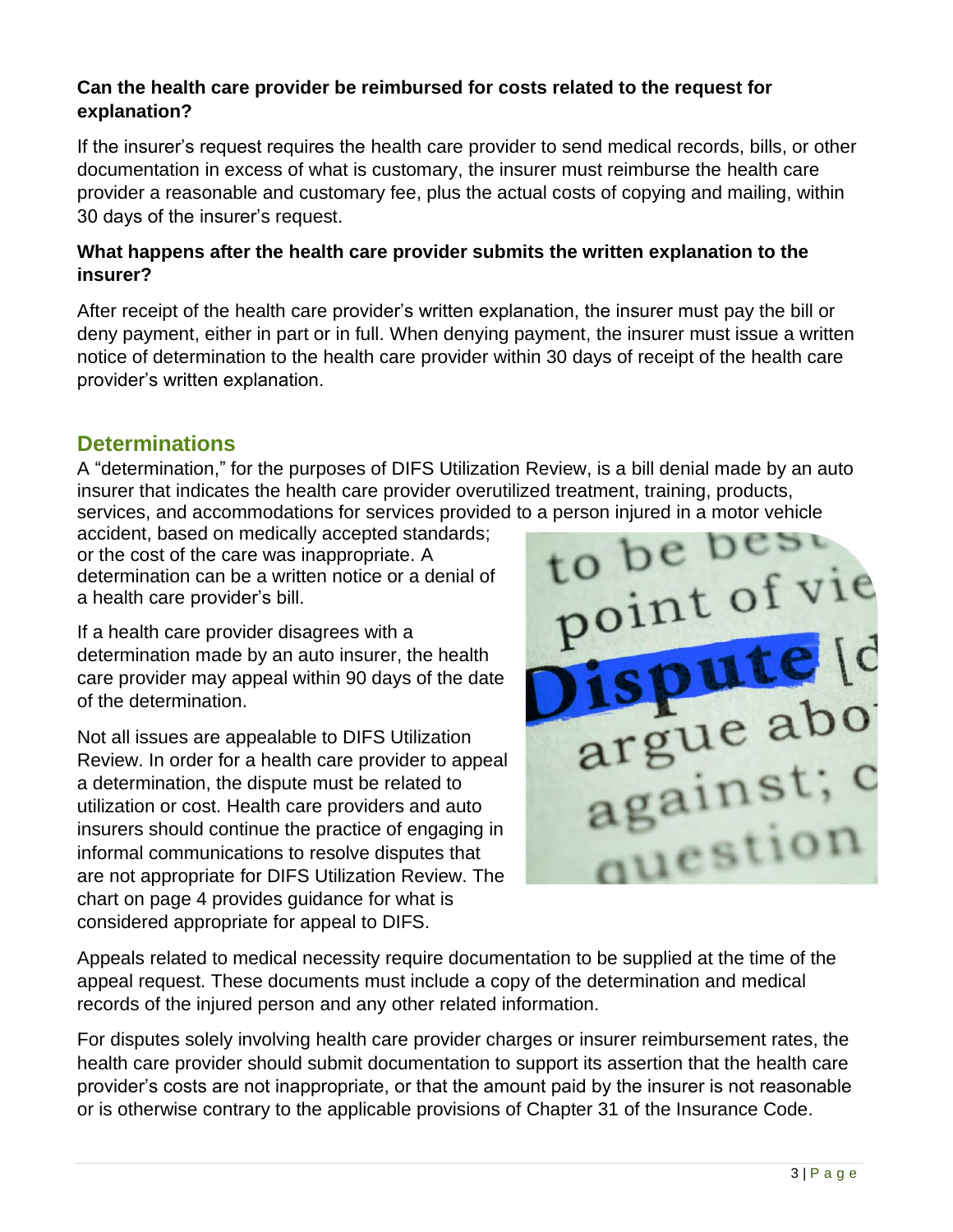|                                                                                                                                                                                                                                                                                                                                                                                                                                                                                                                                                                                                                                                                                                                                                                                    | <b>Appropriate for Review by DIFS UR</b>                                                                                                                                                                                                                                                                                                                                                                                                                                                                                   |
|------------------------------------------------------------------------------------------------------------------------------------------------------------------------------------------------------------------------------------------------------------------------------------------------------------------------------------------------------------------------------------------------------------------------------------------------------------------------------------------------------------------------------------------------------------------------------------------------------------------------------------------------------------------------------------------------------------------------------------------------------------------------------------|----------------------------------------------------------------------------------------------------------------------------------------------------------------------------------------------------------------------------------------------------------------------------------------------------------------------------------------------------------------------------------------------------------------------------------------------------------------------------------------------------------------------------|
| <b>Written Notice of Determination</b>                                                                                                                                                                                                                                                                                                                                                                                                                                                                                                                                                                                                                                                                                                                                             | <b>Denial of Health Care Provider's Bill</b>                                                                                                                                                                                                                                                                                                                                                                                                                                                                               |
| A written notice of determination<br>should include the following:<br>$\triangleright$ Criteria or standards the insurer<br>relied on for its determination.<br>$\triangleright$ Amount of payment to the provider<br>that has been made based on the<br>determination, including an<br>explanation for the difference<br>between the payment amount and<br>the amount billed by the provider.<br>$\triangleright$ A description of any additional<br>records the provider must submit<br>to the insurer for the insurer to<br>reconsider its determination.<br>A copy of the provider appeal form<br>➤<br>(FIS 2356).<br>The date of the determination.<br>➤<br>In these instances, be sure to include<br>all necessary documents with the<br>Provider Appeal Request (FIS 2356). | Insurer denied payment on the basis that the<br>health care provider overutilized or otherwise<br>rendered or ordered inappropriate treatment,<br>training, products, services, or<br>accommodations, or that the cost of the<br>treatment, training, products, services, or<br>accommodations was inappropriate.<br>Examples:<br>Explanation of Review (EOR)<br><b>Explanation of Benefits (EOB)</b><br>In these instances, be sure to include all<br>necessary documents with the Provider<br>Appeal Request (FIS 2356). |
|                                                                                                                                                                                                                                                                                                                                                                                                                                                                                                                                                                                                                                                                                                                                                                                    | <b>Not Appropriate for Review by DIFS UR</b>                                                                                                                                                                                                                                                                                                                                                                                                                                                                               |
| <b>Billing or Coding Error</b>                                                                                                                                                                                                                                                                                                                                                                                                                                                                                                                                                                                                                                                                                                                                                     | No Written Determination or Denial of Bill                                                                                                                                                                                                                                                                                                                                                                                                                                                                                 |
| A mistake or omission on a health<br>care provider bill or insurer<br>Explanation of Review (EOR),<br>Explanation of Benefits (EOB), or<br>written notice of determination.                                                                                                                                                                                                                                                                                                                                                                                                                                                                                                                                                                                                        | The health care provider has not received<br>timely payment or communication from an<br>insurer for a claim submitted without any<br>errors.                                                                                                                                                                                                                                                                                                                                                                               |
| Examples:<br>The insurer bundled two<br>procedures together in error<br>and only paid one procedure.<br>Missing or incorrect<br>$\bullet$<br>information.<br>Incorrect procedure code.<br>$\bullet$                                                                                                                                                                                                                                                                                                                                                                                                                                                                                                                                                                                | Example:<br>When the insurer has not responded<br>$\bullet$<br>to an invoice or bill submission and<br>remains non-responsive after<br>communication attempts from the<br>health care provider.<br>In these instances, the provider may contact<br>the Office of Consumer Services at DIFS to                                                                                                                                                                                                                              |
| In these instances, the provider<br>should work with the insurer to resolve<br>the error.                                                                                                                                                                                                                                                                                                                                                                                                                                                                                                                                                                                                                                                                                          | file a complaint at 877-999-6442.                                                                                                                                                                                                                                                                                                                                                                                                                                                                                          |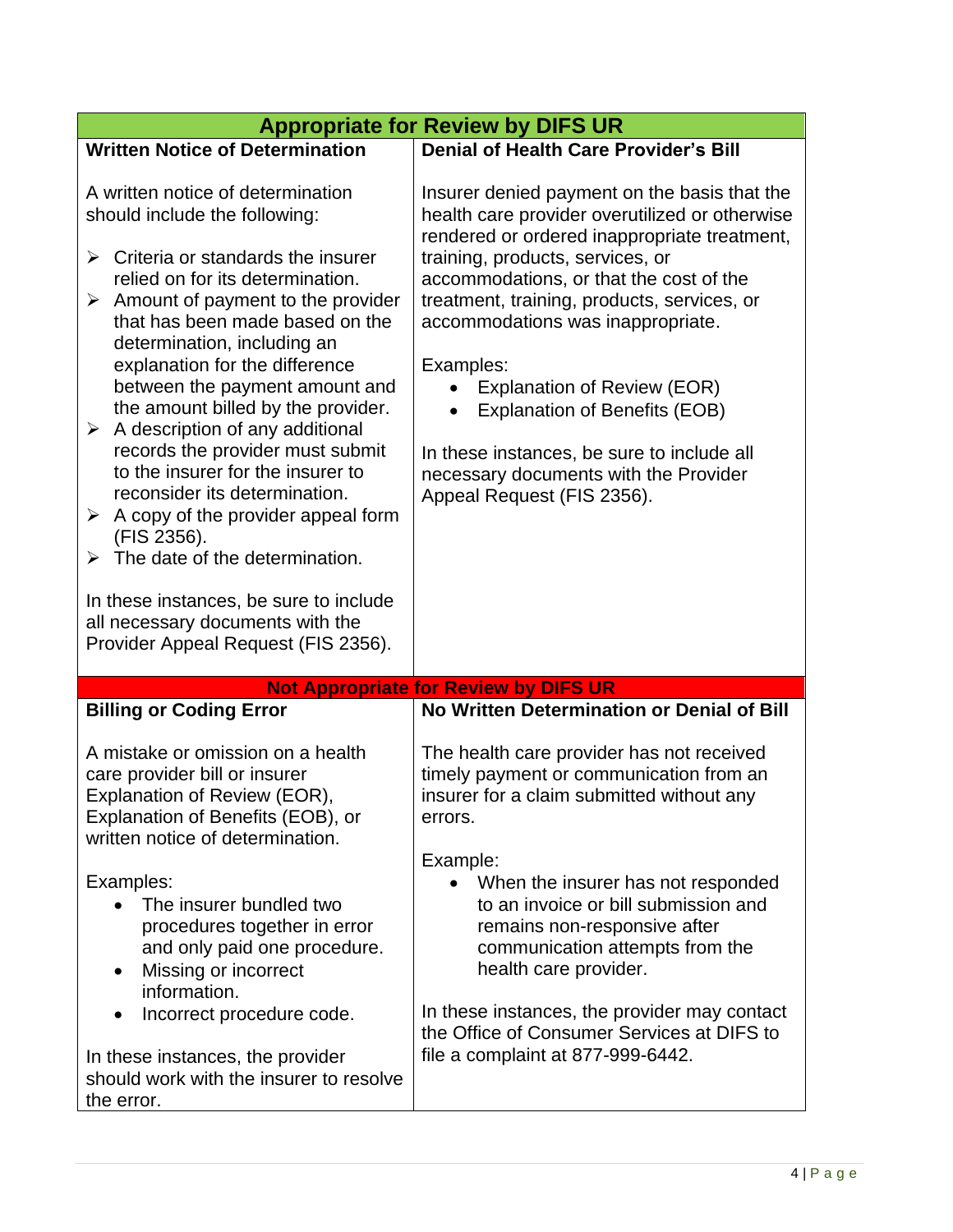### **Utilization Review Appeals: What to Expect and Timelines**

What is the deadline for submitting **an appeal to the Department of Insurance and Financial Services (DIFS)?**

The time period for submitting an appeal with DIFS begins with the date of the insurer's notice of determination or bill denial and extends 90 days. An appeal received after 90 days of the date of the notice cannot be reviewed by DIFS, but the dispute may still be resolved directly with the insurer.

### **Where can a health care provider find the Provider Appeal Request (FIS 2356) form?**

The Provider Appeal Request form (FIS 2356) can be viewed and downloaded at DIFS' auto insurance utilization review webpage: [www.michigan.gov/AutoInsuranceUR.](https://www.michigan.gov/AutoInsuranceUR)



#### **What must a health care provider include with the Provider Appeal Request form?**

Health care providers must fully complete the form and include the following information:

- Provider and claim information, including date(s) of service, date of accident, claim number, and date of insurer's determination.
- Contact information for the insurer and the injured person (name and address).
- Detailed written narrative of the reason(s) for the request.
- Copy of the notice of determination or insurer's denial of the provider's bill.
- All correspondence and documents related to a request for explanation exchanged between the provider and the insurer prior to the appeal request.
- Pertinent clinical information and any other supporting documents. Be sure to list all attached documentation in the box provided on the form.

# **All documentation relevant to the appeal must be provided with the appeal form.**

### **When and how will the health care provider, insurer, and injured person (patient) be notified of the appeal?**

- DIFS will send the insurer a Notice of Appeal within 14 days of accepting the appeal.
- DIFS will send a copy of the Notice of Appeal to the health care provider and the injured person **for notification purposes only.** If the health care provider receives questions from the injured person about the appeal, the health care provider should reassure the injured person that the injured person has no active role in the process.
- The insurer will have 21 days to reply to DIFS by completing the Insurer Reply (FIS 2361) form.
- The insurer and injured person will not be notified if the appeal is rejected. For more information regarding rejected appeal submissions, please see the FAQ section below.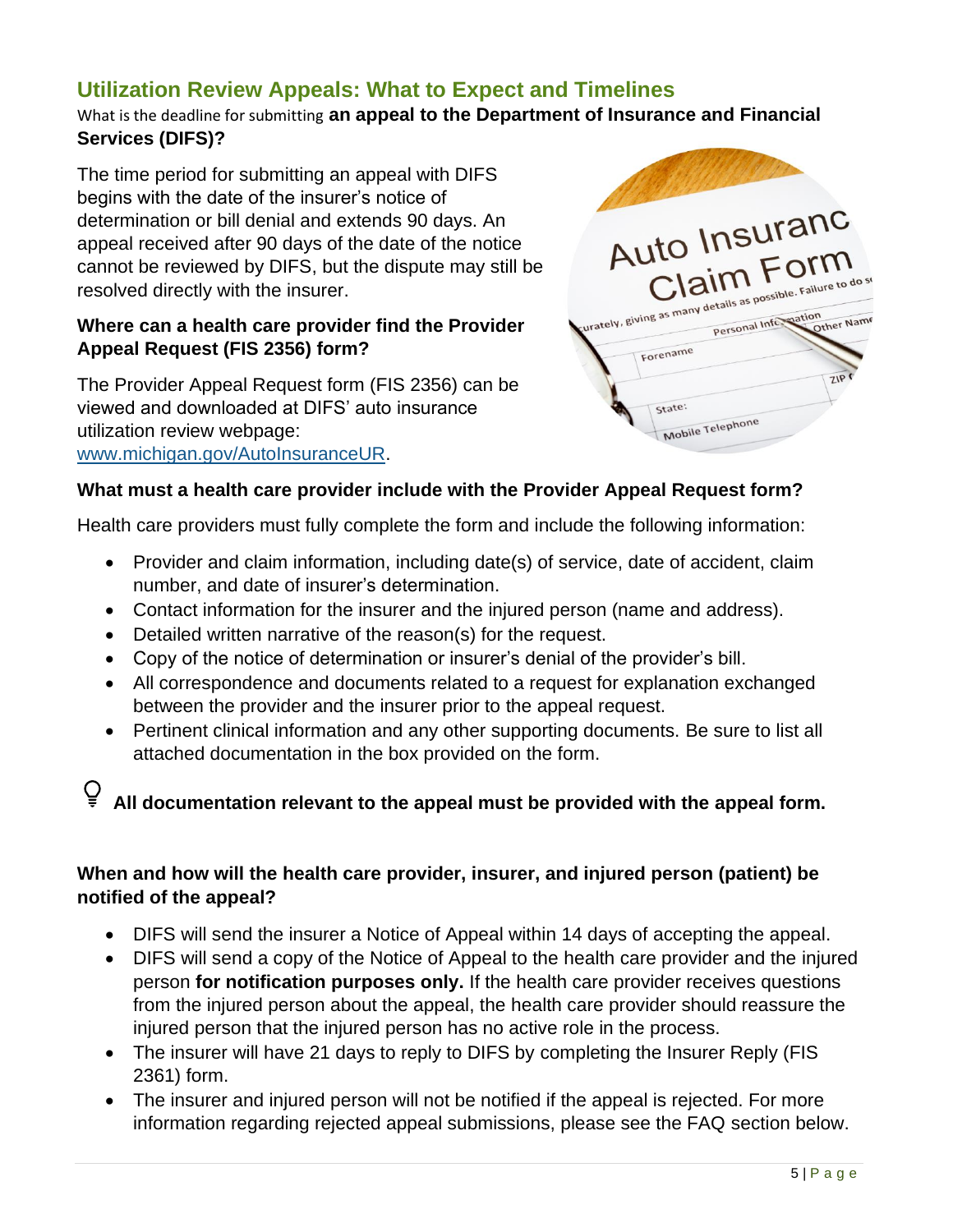### **When and how will the health care provider and insurer receive a final decision from DIFS on the appeal?**

- DIFS will issue a decision within 28 days after the insurer files a reply to a provider's appeal or, if a reply is not filed, within 28 days after the time for filing a reply has expired. DIFS may, upon written notice to both parties, take an additional 28 days to issue a decision.
- DIFS will issue the decision to the insurer and provider by email. The decision will be based on the supporting documentation submitted to DIFS by the parties.

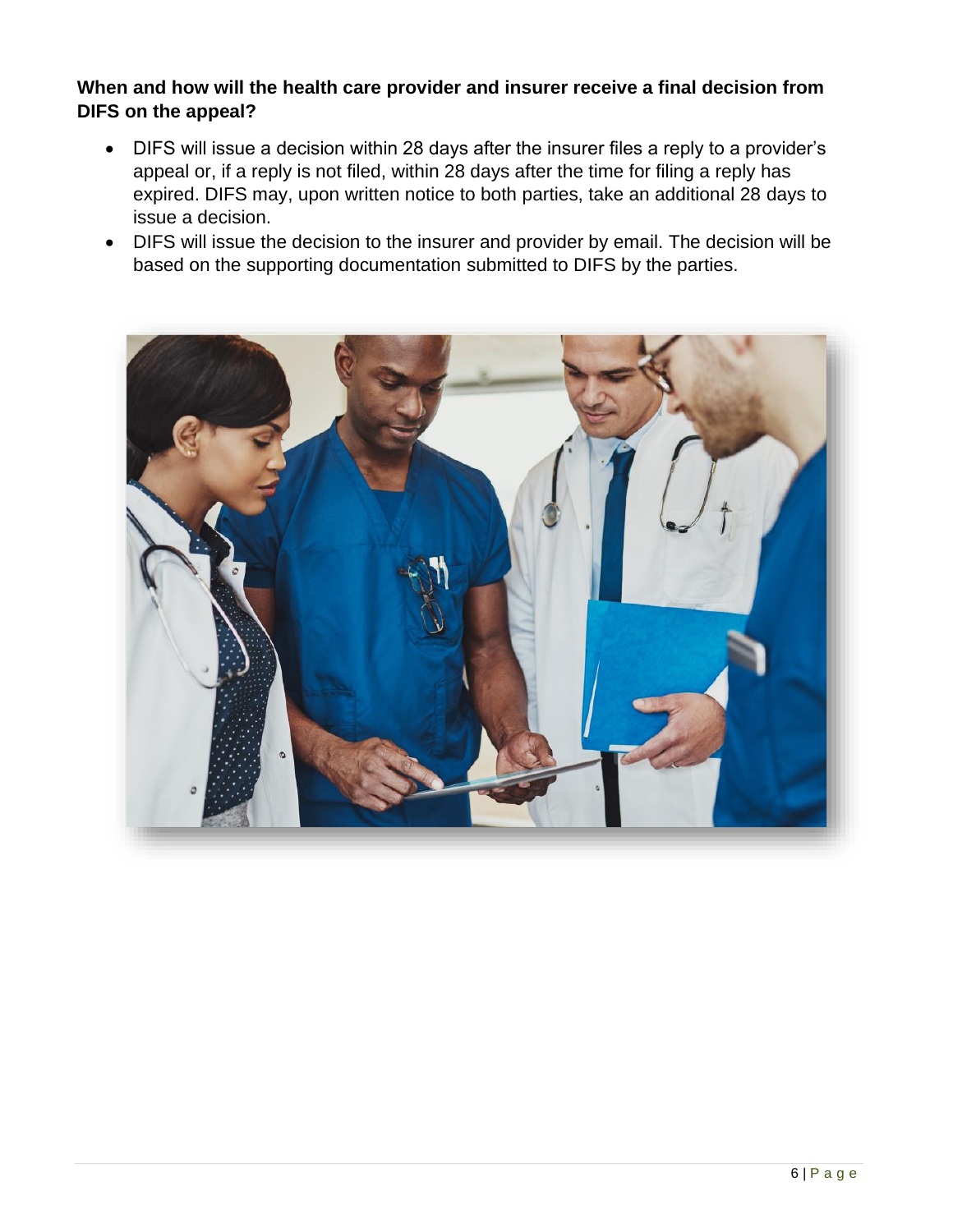### **Frequently Asked Questions**

### **Q: Can a health care provider submit an appeal to DIFS without a letter of determination and/or denial bill from the insurer?**

A: No. A health care provider must receive a letter of determination and/or a bill denial from the insurer in order to submit an appeal request to DIFS.

### **Q: What should be included in "a detailed narrative of reason(s) for an appeal request" (checkbox 1, section IV. of the appeal form)?**

A: A health care provider should submit their reasoning for why they do not agree with the insurer's denial or determination.

### **Q: Can a provider submit supporting documentation after an appeal request has been filed with DIFS?**

A: No. DIFS will not accept additional supporting documentation after an appeal request has been filed. It is the responsibility of the health care provider to ensure all necessary and relevant documentation is provided when the appeal request is filed.

### **Q: What is considered "timely" for a provider appeal submission?**

**A:** DIFS will consider a provider appeal to be timely if it involves dates of service that occurred on or after July 2, 2020, and a date of determination within the last 90 days from the date of submission.

### **Q: What should a health care provider do if an injured person calls them regarding the appeal?**

A: A health care provider should assure the injured person that no action is needed. DIFS will not accept any correspondence from the injured person regarding the appeal. The notice of appeal letter is provided to the injured person for informational purposes only.

### **Q: What should a health care provider do if a dispute with the auto insurer is settled after an appeal has been submitted but before DIFS has issued a decision?**

A: If the health care provider and the auto insurer resolve their dispute prior to DIFS rendering a decision, the health care provider should email the analyst listed on the Notice of Appeal letter and request a withdrawal in writing. If the provider does not have the analyst's email address, please send the request for withdrawal to [DIFS-URAppeals@michigan.gov.](mailto:DIFS-URAppeals@michigan.gov) DIFS will issue a **Settlement of Disputed Determination and Dismissal of Appeal Request** to both parties and close the appeal request.